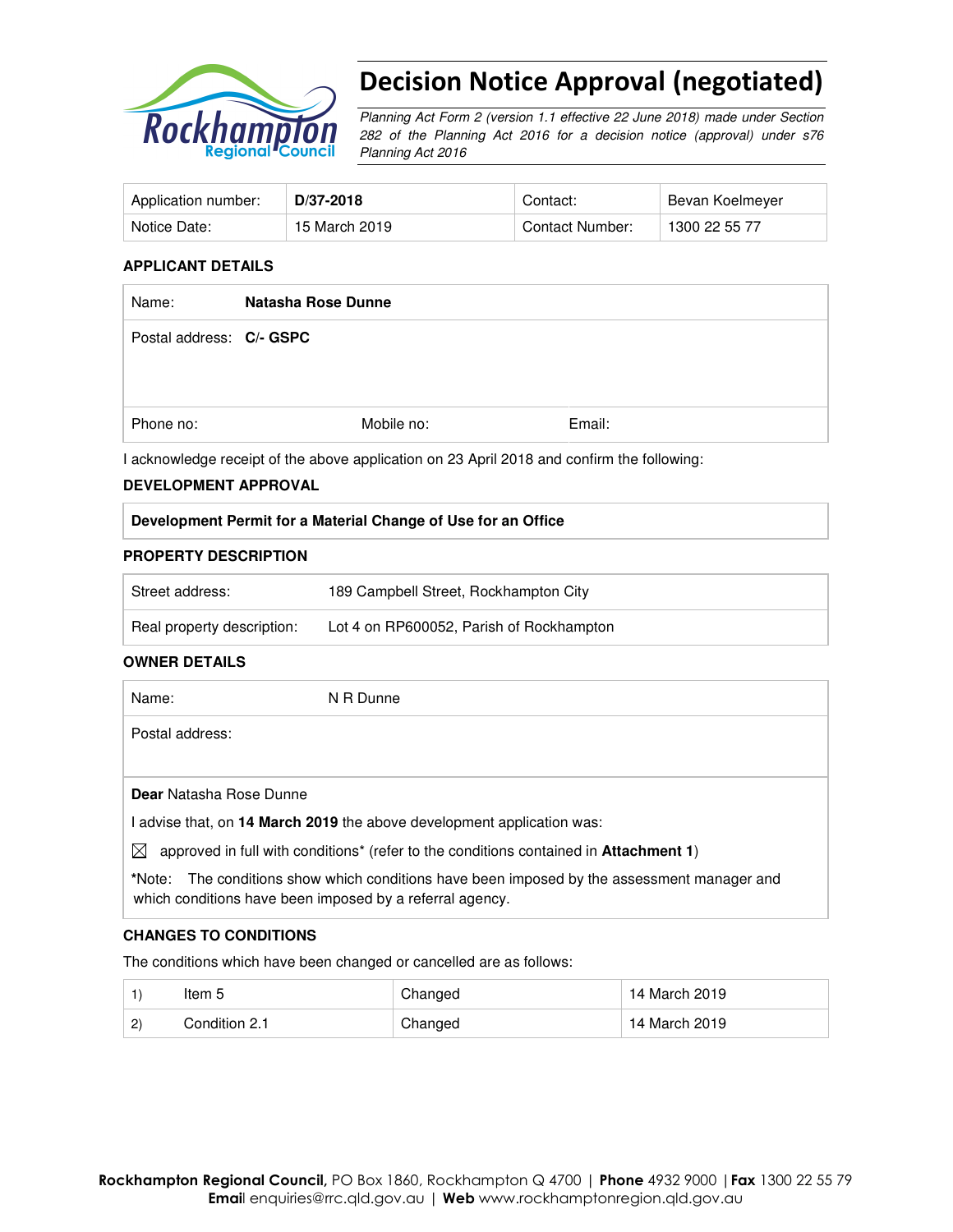# **1. DETAILS OF THE APPROVAL**

The following approvals are given:

|                                                                                                                                                                                                                                    | <b>Development</b><br><b>Permit</b> | <b>Preliminary</b><br>Approval |
|------------------------------------------------------------------------------------------------------------------------------------------------------------------------------------------------------------------------------------|-------------------------------------|--------------------------------|
| Development assessable under the planning scheme, superseded<br>planning scheme, a temporary local planning instrument, a master<br>plan or a preliminary approval which includes a variation approval<br>- Material change of use | $\times$                            |                                |

# **2. CONDITIONS**

This approval is subject to the conditions in Attachment 1.

## **3. FURTHER DEVELOPMENT PERMITS REQUIRED**

Please be advised that the following development permits are required to be obtained before the development can be carried out:

| Type of development permit required | Subject of the required development permit |  |
|-------------------------------------|--------------------------------------------|--|
| Building Works                      |                                            |  |

# **4. REFERRAL AGENCIES** NIL

#### **5. THE APPROVED PLANS**

**The approved development must be completed and maintained generally in accordance with the approved drawings and documents:** 

| Drawing/report<br>title | <b>Prepared by</b>                                      | Date         | Reference number        | <b>Version</b><br>/issue |
|-------------------------|---------------------------------------------------------|--------------|-------------------------|--------------------------|
| Floor Plan              | Gracemere Surveying and<br>Planning Consultants Pty Ltd | 9 March 2019 | 180957-02, Sheet 1 of 1 |                          |

# **6. CURRENCY PERIOD FOR THE APPROVAL (s.85 of the Planning Act)**

The standard relevant periods stated in section 85 of Planning Act 20016 apply to each aspect of development in this approval, if not stated in the conditions of approval attached.

# **7. STATEMENT OF REASONS**

| Description of<br>the development     | The proposed development is for a Material Change of Use for an Office                                                                                                                                                                                                                                                                                          |
|---------------------------------------|-----------------------------------------------------------------------------------------------------------------------------------------------------------------------------------------------------------------------------------------------------------------------------------------------------------------------------------------------------------------|
| <b>Reasons for</b><br><b>Decision</b> | The proposed office is small-scale and not anticipated to adversely impact the<br>a)<br>safety or capacity of the road network or unduly affect local amenity;                                                                                                                                                                                                  |
|                                       | b)<br>The proposed use does not compromise the strategic framework in the<br>Rockhampton Region Planning Scheme 2015;                                                                                                                                                                                                                                           |
|                                       | Assessment of the development against the relevant zone purpose, planning<br>C)<br>scheme codes and planning scheme policies demonstrates that the proposed<br>development will not cause significant adverse impacts on the surrounding<br>natural environment, built environment and infrastructure, community facilities,<br>or local character and amenity; |
|                                       | d)<br>The proposed development does not compromise the relevant State Planning<br>Policy; and                                                                                                                                                                                                                                                                   |
|                                       | On balance, the application should be approved because the circumstances<br>e)<br>favour Council exercising its discretion to approve the application even though<br>the development does not comply with an aspect of the assessment<br>benchmarks.                                                                                                            |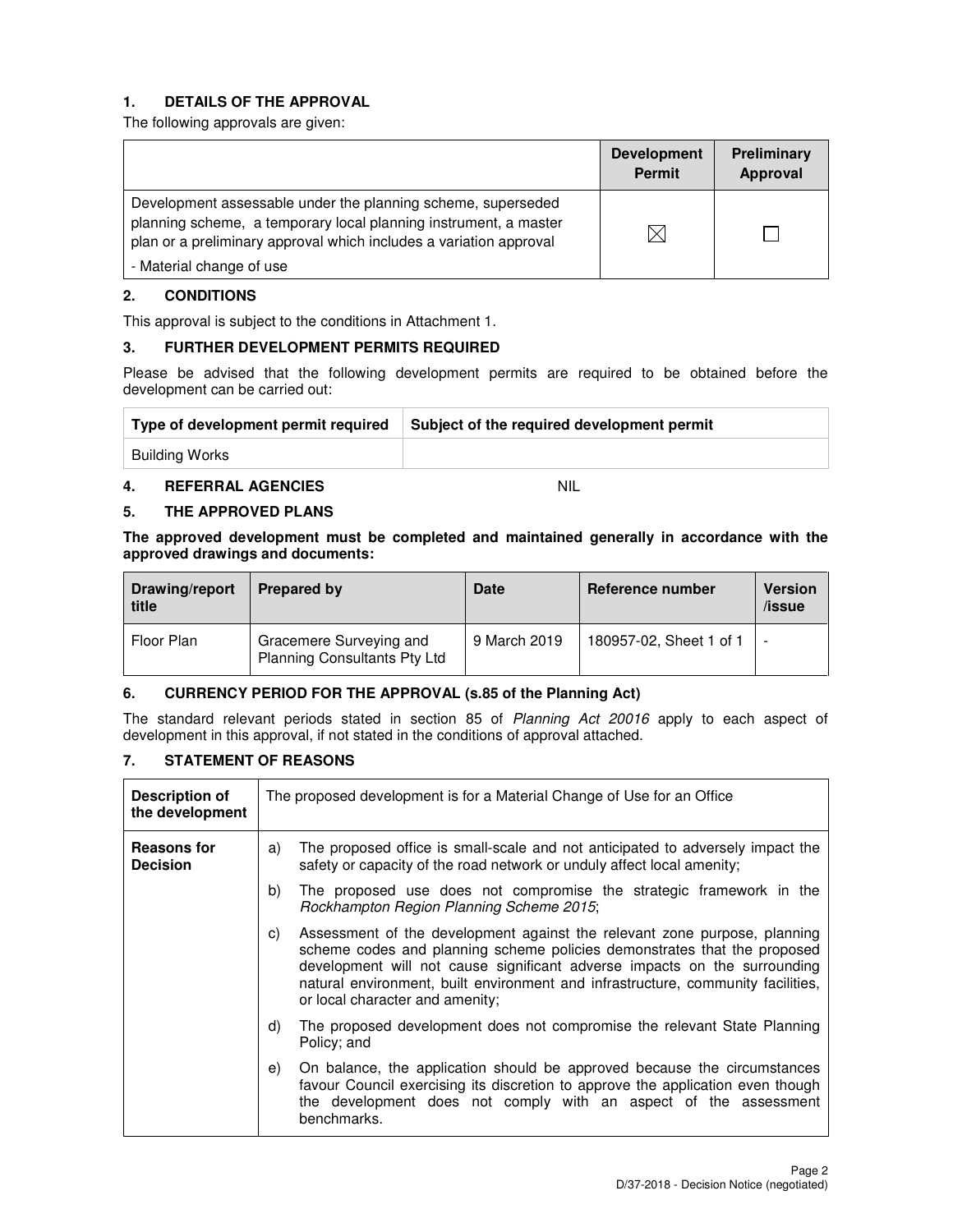| <b>Assessment</b><br><b>Benchmarks</b>             | The proposed development was assessed against the following assessment<br>benchmarks:<br>Low-medium density residential zone code;<br>$\bullet$<br>Access, parking and transport code;<br>Landscape code;<br>$\bullet$<br>Stormwater management code;<br>Waste management code; and<br>Water and sewer code. |                                                                                                                                                                                                                                                                                                   |  |
|----------------------------------------------------|--------------------------------------------------------------------------------------------------------------------------------------------------------------------------------------------------------------------------------------------------------------------------------------------------------------|---------------------------------------------------------------------------------------------------------------------------------------------------------------------------------------------------------------------------------------------------------------------------------------------------|--|
| <b>Compliance with</b><br>assessment<br>benchmarks | The development was assessed against all of the assessment benchmarks listed<br>above and complies with all of these with the exceptions listed below.                                                                                                                                                       |                                                                                                                                                                                                                                                                                                   |  |
|                                                    | <b>Assessment</b><br><b>Benchmark</b>                                                                                                                                                                                                                                                                        | Reasons for the approval despite non-compliance with<br>benchmark                                                                                                                                                                                                                                 |  |
|                                                    | Landscaping code                                                                                                                                                                                                                                                                                             | The development has existing informal landscaping areas in<br>front and behind the existing building which assists to soften<br>and obscure the built form from the site's primary street<br>frontage.                                                                                            |  |
|                                                    | Access, parking and<br>transport code                                                                                                                                                                                                                                                                        | The use is small-scale and anticipated to be an appointment<br>only business hence restricting customer's visiting the site at<br>any given time. Any on-street parking that occurs is not<br>anticipated to impact the safety or capacity of the road<br>network or unduly affect local amenity. |  |
| <b>Matters</b><br>prescribed by                    | The State Planning Policy - Part E;<br>(i)                                                                                                                                                                                                                                                                   |                                                                                                                                                                                                                                                                                                   |  |
| regulation                                         | (ii)<br>The Central Queensland Regional Plan;                                                                                                                                                                                                                                                                |                                                                                                                                                                                                                                                                                                   |  |
|                                                    | The Rockhampton Region Planning Scheme 2015;<br>(iii)                                                                                                                                                                                                                                                        |                                                                                                                                                                                                                                                                                                   |  |
|                                                    | (iv)<br>development form; and                                                                                                                                                                                                                                                                                | Surrounding use of adjacent premises in terms of commensurate and consistent                                                                                                                                                                                                                      |  |
|                                                    | The common material, being the material submitted with the application.<br>(v)                                                                                                                                                                                                                               |                                                                                                                                                                                                                                                                                                   |  |

# **8. APPEAL RIGHTS**

The rights of an applicant to appeal to a tribunal or the Planning and Environment Court against a decision about a development application are set out in chapter 6, part 1 of the Planning Act 2016. For particular applications, there may also be a right to make an application for a declaration by a tribunal (see chapter 6, part 2 of the Planning Act 2016).

## Appeal by an applicant

An applicant for a development application may appeal to the Planning and Environment Court against the following:

- the refusal of all or part of the development application
- a provision of the development approval
- the decision to give a preliminary approval when a development permit was applied for
- a deemed refusal of the development application.

An applicant may also have a right to appeal to the Development tribunal. For more information, see schedule 1 of the Planning Act 2016.

The timeframes for starting an appeal in the Planning and Environment Court are set out in section 229 of the Planning Act 2016.

**Attachment 2** is an extract from the Planning Act 2016 that sets down the applicant's appeal rights and the appeal rights of a submitter.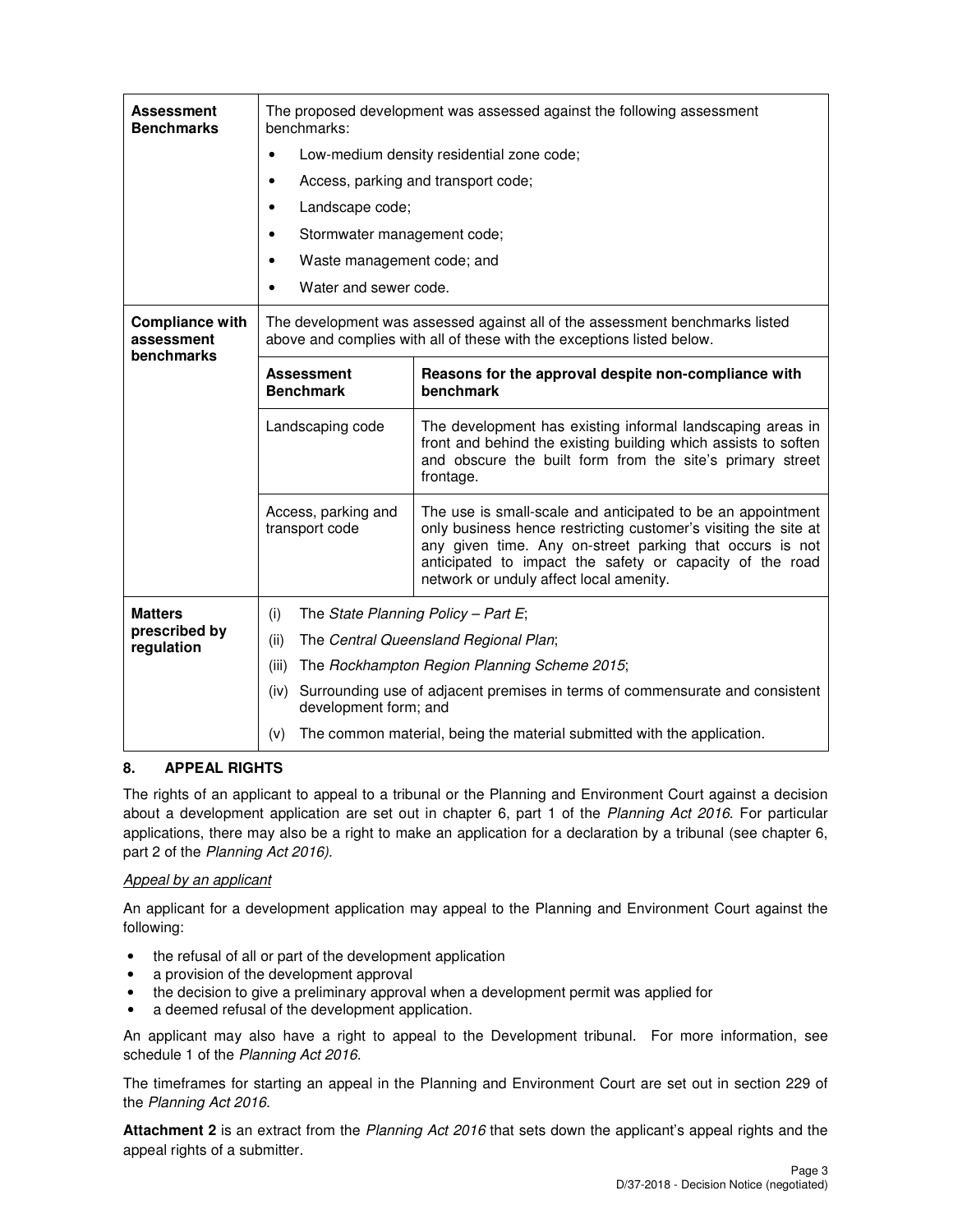# **9. WHEN THE DEVELOPMENT APPROVAL TAKES EFFECT**

This development approval takes effect:

- From the time the decision notice is given – if there is no submitter and the applicant does not appeal the decision to the court.

Or

- When the submitter's appeal period ends – if there is a submitter and the applicant does not appeal the decision to the court.

Or

- Subject to the decision of the court, when the appeal is finally decided – if an appeal is made to the court.

#### **10. ASSESSMENT MANAGER**

#### **Attachment 1 – Conditions of the approval**

**Part 1 – Conditions imposed by the assessment manager** *[Note: where a condition is imposed about* infrastructure under Chapter 4 of the Planning Act 2016, the relevant provision of the Act under which this condition was imposed must be specified.]

#### **Attachment 2 – Extract on appeal rights**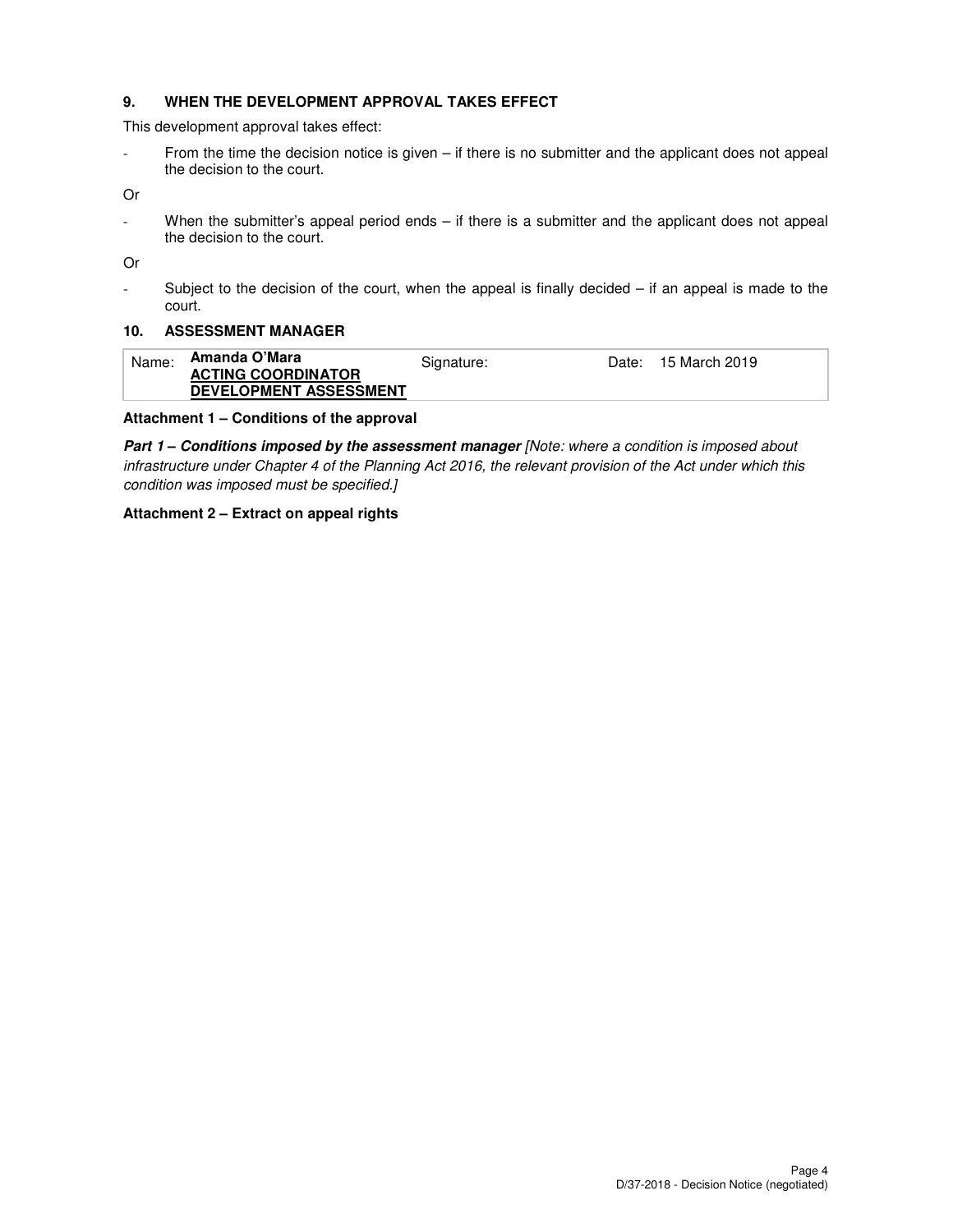

# **Attachment 1 – Part 1 Rockhampton Regional Council Conditions**

Planning Act 2016

# 1.0 ADMINISTRATION

- 1.1 The Developer and their employee, agent, contractor or invitee is responsible for ensuring compliance with the conditions of this development approval.
- 1.2 Where these Conditions refer to "Council" in relation to requiring Council to approve or to be satisfied as to any matter, or conferring on the Council a function, power or discretion, that role may be fulfilled in whole or in part by a delegate appointed for that purpose by the Council.
- 1.3 All conditions, works, or requirements of this development approval must be undertaken and completed:
	- 1.3.1 to Council's satisfaction;
	- 1.3.2 at no cost to Council; and
	- 1.3.3 prior to the commencement of the use

unless otherwise stated.

- 1.4 Infrastructure requirements of this development approval must be contributed to the relevant authorities, where applicable, at no cost to Council, prior to the commencement of the use, unless otherwise stated.
- 1.5 The following further Development Permit must be obtained prior to the commencement of any works associated with their purposes:
	- 1.5.1 Building Works.
- 1.6 All works must be designed, constructed and maintained in accordance with the relevant Council policies, guidelines and standards, unless otherwise stated.
- 1.7 All engineering drawings/specifications, design and construction works must be in accordance with the requirements of the relevant Australian Standards and must be approved, supervised and certified by a Registered Professional Engineer of Queensland.
- 2.0 APPROVED PLANS AND DOCUMENTS
- 2.1 The approved development must be completed and maintained generally in accordance with the approved plans and documents, except where amended by any condition of this development approval:

| Drawing/report<br>title | <b>Prepared by</b>                                                | <b>Date</b>  | Reference<br>number        | Version/<br><b>issue</b> |
|-------------------------|-------------------------------------------------------------------|--------------|----------------------------|--------------------------|
| I Floor Plan            | Gracemere Surveying and<br><b>Planning Consultants Pty</b><br>Ltd | 9 March 2019 | 180957-02,<br>Sheet 1 of 1 | -                        |

- 2.2 Where there is any conflict between the conditions of this development approval and the details shown on the approved plans and documents, the conditions of this development approval must prevail.
- 2.3 Where conditions require the above plans or documents to be amended, the revised document(s) must be submitted for approval by Council prior to the commencement of the use.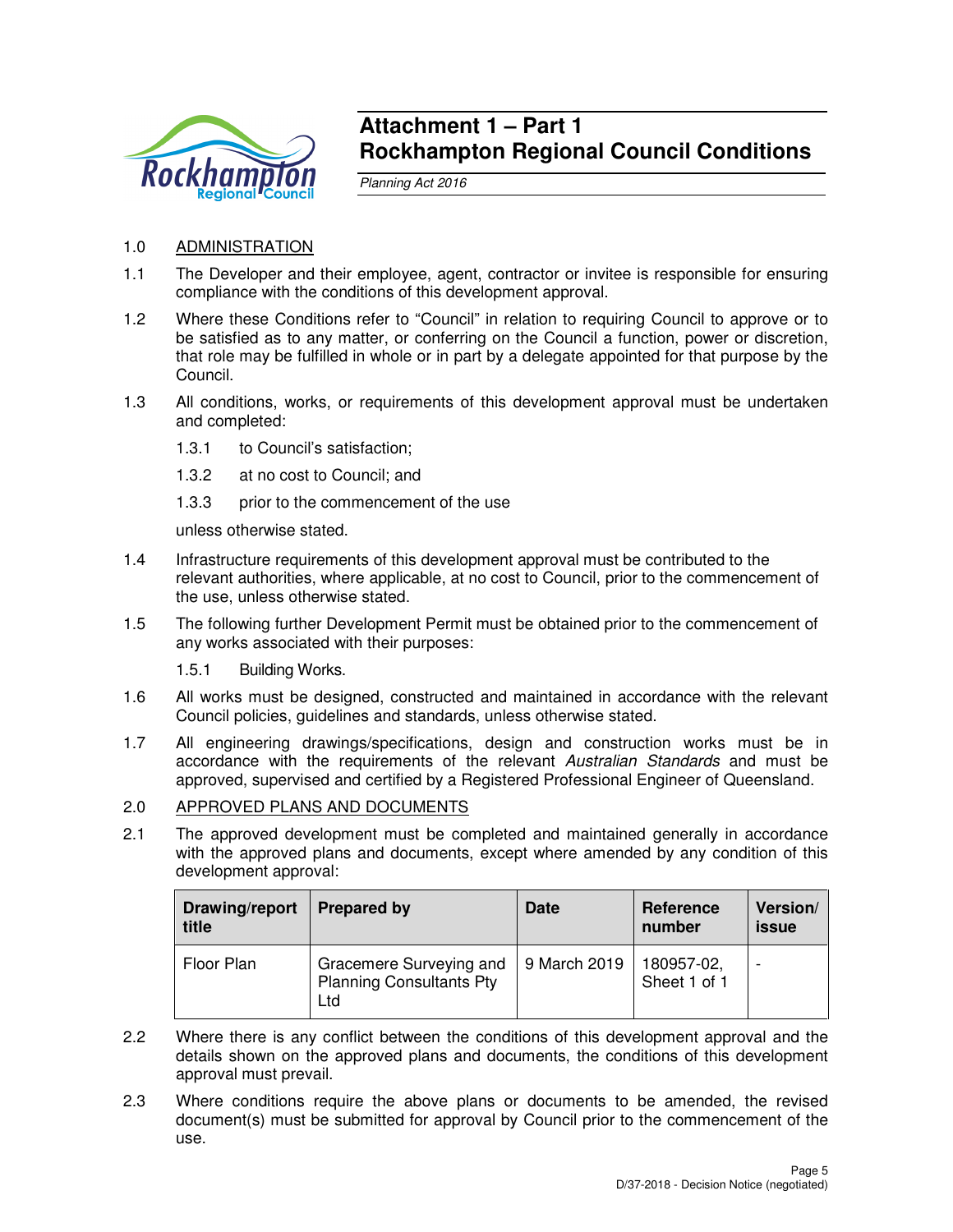# 3.0 BUILDING WORKS

- 3.1 All external elements, such as air conditioners, pool and spa pumps and associated equipment, must be adequately screened from public view, to Council's satisfaction.
- 3.2 Any lighting devices associated with the development, such as sensory lighting, must be positioned on the development site and shielded so as not to cause glare or other nuisance to nearby residents and motorists. Night lighting must be designed, constructed and operated in accordance with Australian Standard AS4282 "Control of the obtrusive effects of outdoor lighting".

# 4.0 ASSET MANAGEMENT

4.1 Any alteration necessary to electricity, telephone, water mains, sewerage mains, and/or public utility installations resulting from the development or in connection with the development, must be undertaken and completed at no cost to Council.

# 5.0 ENVIRONMENTAL HEALTH

- 5.1 Noise emitted from the activity must not cause an environmental nuisance.
- 5.2 Operations on the development site must have no significant impact on the amenity of adjoining premises or the surrounding area due to the emission of light, noise or dust.
- 5.3 When requested by Council, noise monitoring must be undertaken and recorded within three (3) months, to investigate any genuine complaint of nuisance caused by noise. The monitoring data, an analysis of the data and a report, including noise mitigation measures, must be provided to Council within fourteen (14) days of the completion of the investigation. Council may require any noise mitigation measures identified in the assessment to be implemented within appropriate timeframes. Noise measurements must be compared with the acoustic quality objectives specified in the most recent edition of the *Environmental* Protection (Noise) Policy 2008.

# 6.0 OPERATING PROCEDURES

- 6.1 The hours of operations for the office use must be limited to:
	- (i) 0900 hours to 1630 hours on Monday to Friday,

with no operations on Saturdays, Sundays or Public Holidays.

- 6.2 The loading and/or unloading of delivery vehicles associated with the use is limited between the hours of 0900 hours to 1630 from Monday to Friday.
- 6.3 The existing 1.8 metre high screen fence must be maintained along the boundary between the development site and the adjacent residential properties located north, east and west of the site.

## ADVISORY NOTES

## NOTE 1. Aboriginal Cultural Heritage

It is advised that under section 23 of the Aboriginal Cultural Heritage Act 2003, a person who carries out an activity must take all reasonable and practicable measures to ensure the activity does not harm Aboriginal cultural heritage (the "cultural heritage duty of care"). Maximum penalties for breaching the duty of care are listed in the Aboriginal cultural heritage legislation. The information on Aboriginal cultural heritage is available on the Department of Aboriginal and Torres Strait Islander Partnerships website: www.datsip.qld.gov.au.

## NOTE 2. General Environmental Duty

General environmental duty under the *Environmental Protection Act 1994* prohibits unlawful environmental nuisance caused by noise, aerosols, particles, dust, ash, fumes, light, odour or smoke beyond the boundaries of the development site during all stages of the development including earthworks, construction and operation.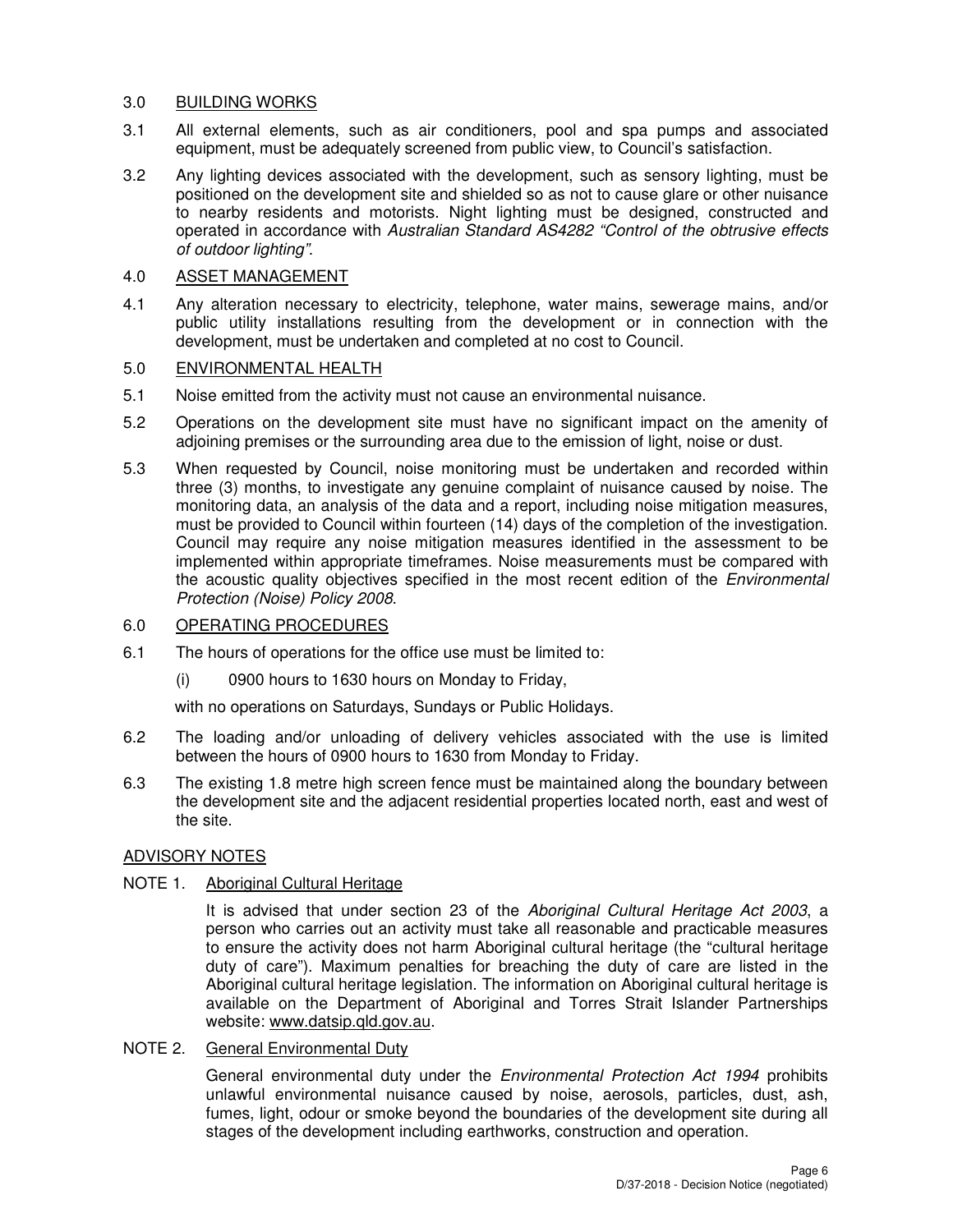# NOTE 3. Infrastructure Charges Notice

This application is subject to infrastructure charges in accordance with Council policies. The charges are presented on a Negotiated Infrastructure Charges Notice.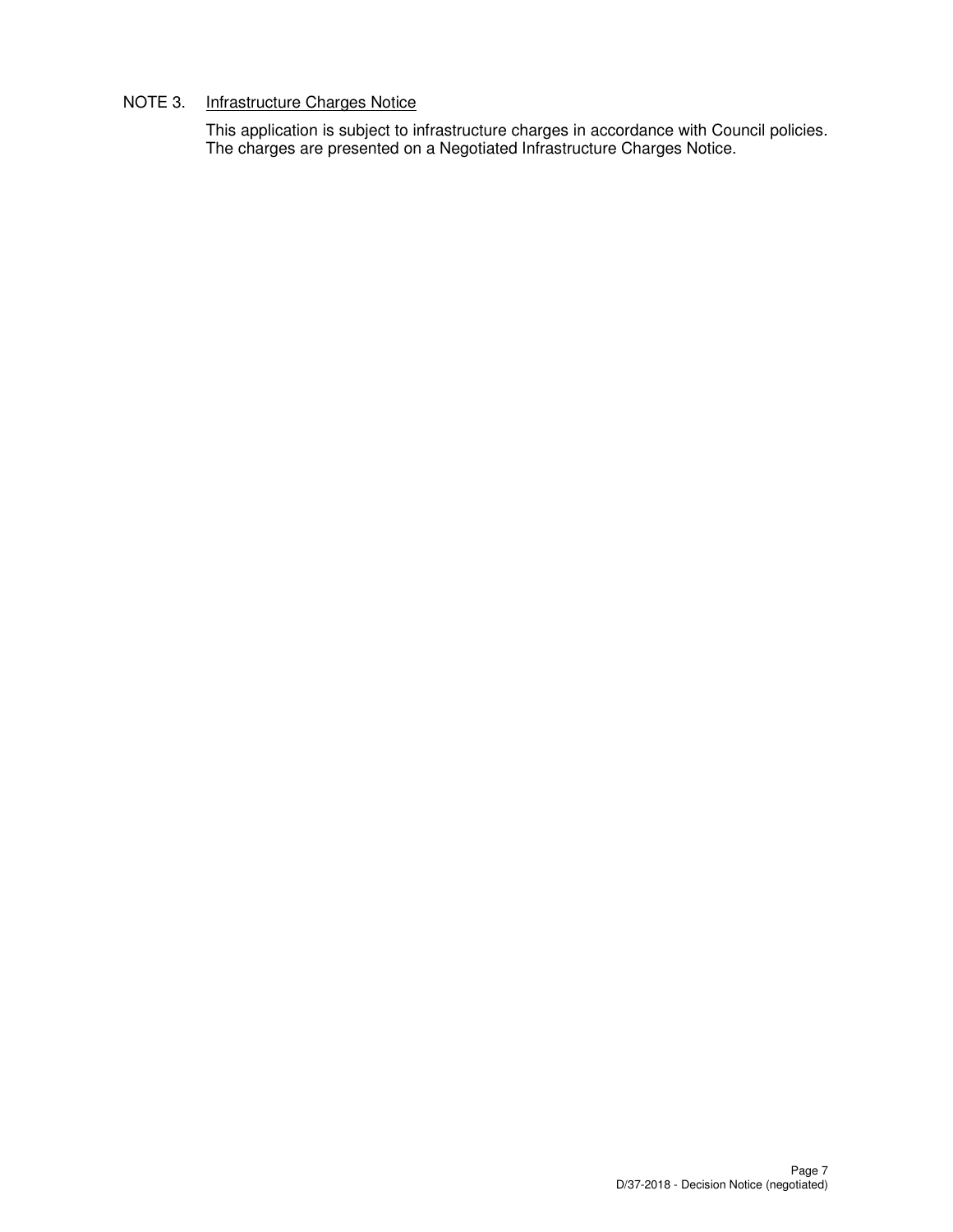

# **Attachment 2 - Appeal Rights**

PLANNING ACT 2016

The following is an extract from the Planning Act 2016 (Chapter 6)

#### **Appeal rights**

#### **229 Appeals to tribunal or P&E Court**

- (1) Schedule 1 states—
	- (a) matters that may be appealed to— (i) either a tribunal or the P&E Court; or (ii) only a tribunal; or (iii) only the P&E Court; and
	- (b) the person—
		- (i) who may appeal a matter (the **appellant**); and (ii) who is a respondent in an appeal of the matter; and (iii) who is a co-respondent in an appeal of the matter; and
		- (iv) who may elect to be a co-respondent in an appeal of the matter.
- (2) An appellant may start an appeal within the appeal period.
- (3) The **appeal period** is—
	- (a) for an appeal by a building advisory agency—10 given to the agency or
	- (b) for an appeal against a deemed refusal—at any time after the deemed refusal happens; or
	- (c) for an appeal against a decision of the Minister, under chapter 7, part 4, to register premises or to renew the registration of premises—20 business days after a notice is published under section 269(3)(a) or (4); or
	- (d) for an appeal against an infrastructure charges notice—20 business days after the infrastructure charges notice is given to the person; or
	- (e) for an appeal about a deemed approval of a development application for which a decision notice has not been given—30 business days after the applicant gives the deemed approval notice to the assessment manager; or
	- (f) for any other appeal—20 business days after a notice of the decision for the matter, including an enforcement notice, is given to the person.

#### Note—

- See the P&E Court Act for the court's power to extend the appeal period.
- (4) Each respondent and co-respondent for an appeal may be heard in the appeal.
- (5) If an appeal is only about a referral agency's response, the assessment manager may apply to the tribunal or P&E Court to withdraw from the appeal.
- (6) To remove any doubt, it is declared that an appeal against an infrastructure charges notice must not be about—
	- (a) the adopted charge itself; or
	- (b) for a decision about an offset or refund—
		- (i) the establishment cost of trunk infrastructure identified in a LGIP; or

(ii) the cost of infrastructure decided using the method included in the local government's charges resolution.

- **230 Notice of appeal**
- (1) An appellant starts an appeal by lodging, with the registrar of the tribunal or P&E Court, a notice of appeal that— (a) is in the approved form; and
	- (b) succinctly states the grounds of the appeal.
- (2) The notice of appeal must be accompanied by the required fee.
- (3) The appellant or, for an appeal to a tribunal, the registrar must, within the service period, give a copy of the notice of appeal to—
	- (a) the respondent for the appeal; and
- (b) each co-respondent for the appeal; and
- (c) for an appeal about a development application under schedule 1, table 1, item 1—each principal submitter for the development application; and
- (d) for an appeal about a change application under schedule 1, table 1, item 2—each principal submitter for the change application; and
- (e) each person who may elect to become a corespondent for the appeal, other than an eligible submitter who is not a principal submitter in an appeal under paragraph (c) or (d); and
- (f) for an appeal to the P&E Court—the chief executive; and
- (g) for an appeal to a tribunal under another Act—any other person who the registrar considers appropriate.
- (4) The **service period** is—
	- (a) if a submitter or advice agency started the appeal in the P&E Court—2 business days after the appeal is started; or
	- (b) otherwise—10 business days after the appeal is started.
- business days after a decision notice for the decision is (5) A notice of appeal given to a person who may elect to be a co-respondent must state the effect of subsection
	- (6) A person elects to be a co-respondent by filing a notice of election, in the approved form, within 10 business days after the notice of appeal is given to the person*.*

#### **231 Other appeals**

- (1) Subject to this chapter, schedule 1 and the P&E Court Act, unless the Supreme Court decides a decision or other matter under this Act is affected by jurisdictional error, the decision or matter is non-appealable.
- (2) The Judicial Review Act 1991, part 5 applies to the decision or matter to the extent it is affected by jurisdictional error.
- (3) A person who, but for subsection (1) could have made an application under the Judicial Review Act 1991 in relation to the decision or matter, may apply under part 4 of that Act for a statement of reasons in relation to the decision or matter.
- (4) In this section— **decision** includes—
	- (a) conduct engaged in for the purpose of making a decision; and
	- (b) other conduct that relates to the making of a decision; and
	- (c) the making of a decision or the failure to make a decision; and
	- (d) a purported decision; and
	- (e) a deemed refusal.

**non-appealable**, for a decision or matter, means the decision or matter—

- (a) is final and conclusive; and
- (b) may not be challenged, appealed against, reviewed, quashed, set aside or called into question in any other way under the Judicial Review Act 1991 or otherwise, whether by the Supreme Court, another court, a tribunal or another entity; and
- (c) is not subject to any declaratory, injunctive or other order of the Supreme Court, another court, a tribunal or another entity on any ground.

#### **232 Rules of the P&E Court**

- (1) A person who is appealing to the P&E Court must comply with the rules of the court that apply to the appeal.
- (2) However, the P&E Court may hear and decide an appeal even if the person has not complied with rules of the P&E Court.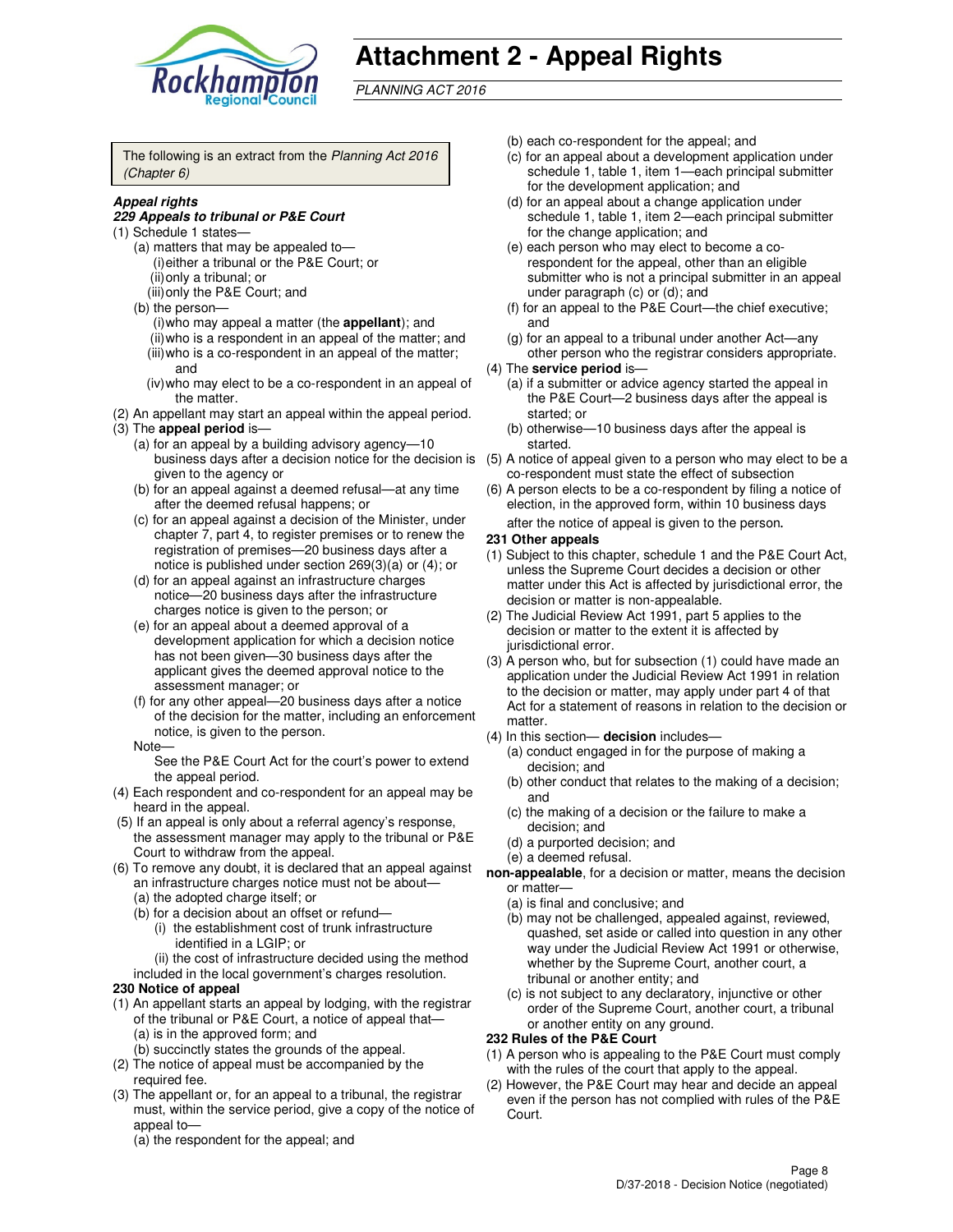

# **Appeal Rights**

PLANNING ACT 2016

# **Schedule 1**

#### **Appeals section 229 1 Appeal rights and parties to appeals**

- (1) Table 1 states the matters that may be appealed to—(a) the P&E court; or (b) a tribunal.
- (2) However, table 1 applies to a tribunal only if the matter involves—
	- (a) the refusal, or deemed refusal of a development application, for—
	- (i) a material change of use for a classified building; or
	- (ii) operational work associated with building work, a retaining wall, or a tennis court; or
	- (b) a provision of a development approval for—
	- (i) a material change of use for a classified building; or
- (ii) operational work associated with building work, a retaining wall, or a tennis court; or
	- (c) if a development permit was applied for—the decision to give a preliminary approval for—
		- (i) a material change of use for a classified building; or
		- (ii) operational work associated with building work, a retaining wall, or a tennis court; or
	- (d) a development condition if—
		- (i) the development approval is only for a material change of use that involves the use of a building classified under the Building Code as a class 2 building; and
		- (ii) the building is, or is proposed to be, not more than 3 storeys; and
		- (iii) the proposed development is for not more than 60 sole-occupancy units; or
	- (e) a decision for, or a deemed refusal of, an extension application for a development approval that is only for a material change of use of a classified building; or
	- (f) a decision for, or a deemed refusal of, a change application for a development approval that is only for a material change of use of a classified building; or
	- (g) a matter under this Act, to the extent the matter relates to—
		- (i) the Building Act, other than a matter under that Act that may or must be decided by the Queensland Building and Construction Commission; or
		- (ii) the Plumbing and Drainage Act, part 4 or 5; or
	- (h) a decision to give an enforcement notice in relation to a matter under paragraphs (a) to (g); or
	- (i) a decision to give an infrastructure charges notice; or
	- (j) the refusal, or deemed refusal, of a conversion application; or
	- (k) a matter that, under another Act, may be appealed to the tribunal; or
	- (l) a matter prescribed by regulation.
- (3) Also, table 1 does not apply to a tribunal if the matter
- involves—
	- (a) for a matter in subsection  $(2)(a)$  to  $(d)$ 
		- (i) a development approval for which the development application required impact assessment; and
		- (ii) a development approval in relation to which the assessment manager received a properly made submission for the development application; or
	- (b) a provision of a development approval about the identification or inclusion, under a variation approval, of a matter for the development.
- (4) Table 2 states the matters that may be appealed only to the P&E Court.
- (5) Table 3 states the matters that may be appealed only to the tribunal.
- (6) In each table—
	- (a) column 1 states the appellant in the appeal; and
	- (b) column 2 states the respondent in the appeal; and
	- (c) column 3 states the co-respondent (if any) in the appeal; and
	- (d) column 4 states the co-respondents by election (if any) in the appeal.
- $(7)$  If the chief executive receives a notice of appeal under section  $230(3)(f)$ , the chief executive may elect to be a corespondent in the appeal.

# **Table 1**

#### **Appeals to the P&E Court and, for certain matters, to a tribunal**

1. Development applications

An appeal may be made against—

(a) the refusal of all or part of the development application; or

(b) the deemed refusal of the development application; or

(c) a provision of the development approval; or

(d) if a development permit was applied for—the decision to give a preliminary approval.

| Column 1<br>Appellant | Column 2<br>Respondent    | Column 3<br>Co-respondent                                                                            | Column 4<br>Co-respondent by election                                                                                                        |
|-----------------------|---------------------------|------------------------------------------------------------------------------------------------------|----------------------------------------------------------------------------------------------------------------------------------------------|
|                       |                           | $($ if any $)$                                                                                       | $($ if any $)$                                                                                                                               |
| The applicant         | The assessment<br>manager | If the appeal is about<br>a concurrence<br>agency's referral<br>response---the<br>concurrence agency | 1 A concurrence agency that is<br>not a co-respondent<br>2 If a chosen Assessment<br>manager is the respondent-<br>the prescribed assessment |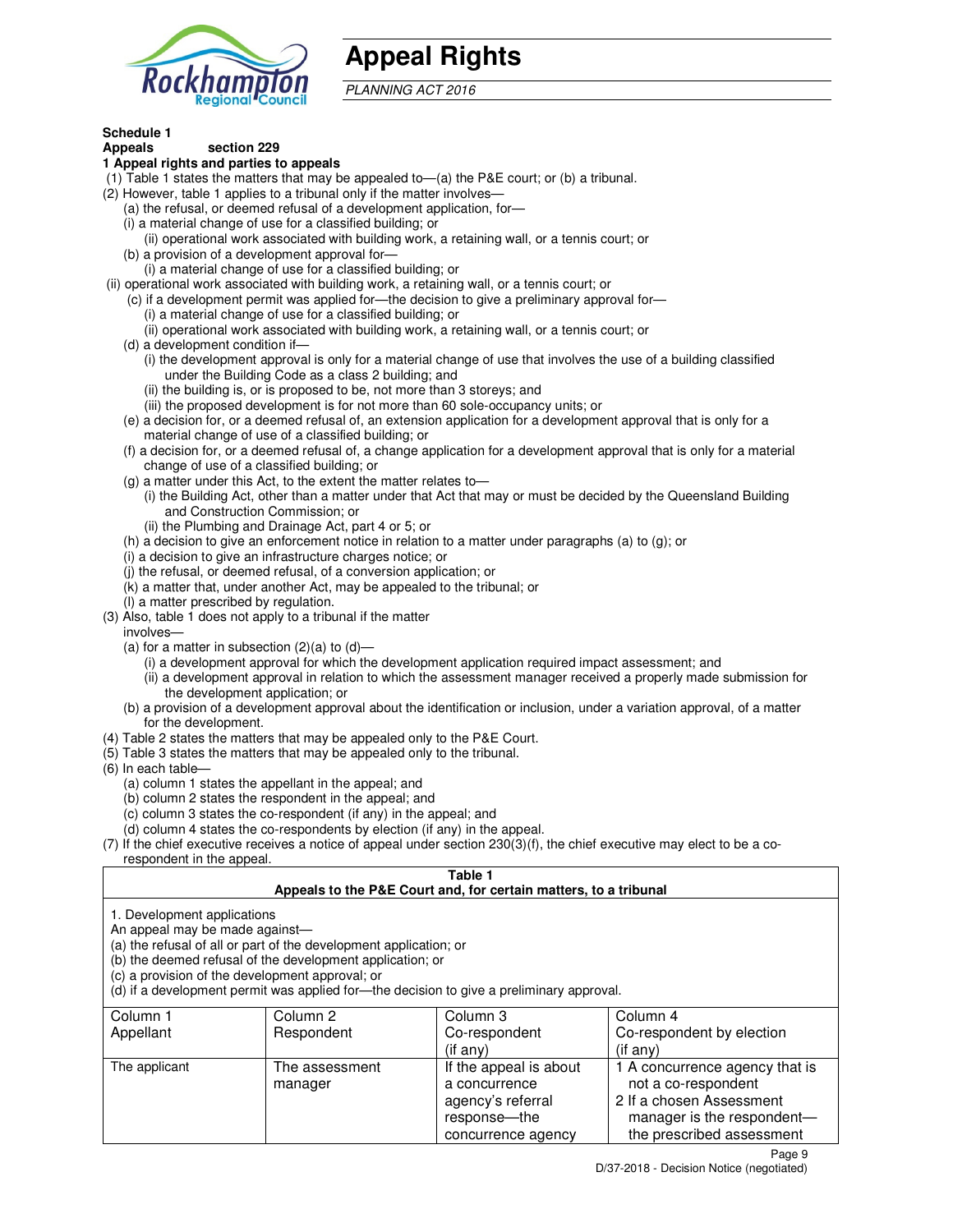| Table 1<br>Appeals to the P&E Court and, for certain matters, to a tribunal                                                                                                                                                                                                                                                                                                                                                                                                                                                                                                                                                                                                                                                                                                                                                                                                                                                                            |                                   |                                                                 |                                                                                                                                                                                                                                                                                                                                                 |  |
|--------------------------------------------------------------------------------------------------------------------------------------------------------------------------------------------------------------------------------------------------------------------------------------------------------------------------------------------------------------------------------------------------------------------------------------------------------------------------------------------------------------------------------------------------------------------------------------------------------------------------------------------------------------------------------------------------------------------------------------------------------------------------------------------------------------------------------------------------------------------------------------------------------------------------------------------------------|-----------------------------------|-----------------------------------------------------------------|-------------------------------------------------------------------------------------------------------------------------------------------------------------------------------------------------------------------------------------------------------------------------------------------------------------------------------------------------|--|
|                                                                                                                                                                                                                                                                                                                                                                                                                                                                                                                                                                                                                                                                                                                                                                                                                                                                                                                                                        |                                   |                                                                 | manager<br>3 Any eligible advice agency for<br>the application<br>4 Any eligible submitter for the<br>application                                                                                                                                                                                                                               |  |
| 2. Change applications<br>An appeal may be made against-<br>(a) a responsible entity's decision for a change application, other than a decision made by the P&E court; or<br>(b) a deemed refusal of a change application.                                                                                                                                                                                                                                                                                                                                                                                                                                                                                                                                                                                                                                                                                                                             |                                   |                                                                 |                                                                                                                                                                                                                                                                                                                                                 |  |
| Column 1<br>Appellant                                                                                                                                                                                                                                                                                                                                                                                                                                                                                                                                                                                                                                                                                                                                                                                                                                                                                                                                  | Column <sub>2</sub><br>Respondent | Column 3<br>Co-respondent<br>(if any)                           | Column 4<br>Co-respondent by election<br>(if any)                                                                                                                                                                                                                                                                                               |  |
| 1 The applicant<br>2 If the responsible<br>entity is the<br>assessment<br>manager-an<br>affected entity that<br>gave a pre-request<br>notice or response<br>notice                                                                                                                                                                                                                                                                                                                                                                                                                                                                                                                                                                                                                                                                                                                                                                                     | The responsible<br>entity         | If an affected entity<br>starts the appeal-the<br>applicant     | 1 A concurrence agency for the<br>development application<br>2 If a chosen assessment<br>manager is the respondent-<br>the prescribed assessment<br>manager<br>3 A private certifier for the<br>development application<br>4 Any eligible advice agency for<br>the change application<br>5 Any eligible submitter for the<br>change application |  |
| 3. Extension applications<br>An appeal may be made against-<br>(a) the assessment manager's decision about an extension application; or<br>(b) a deemed refusal of an extension application.                                                                                                                                                                                                                                                                                                                                                                                                                                                                                                                                                                                                                                                                                                                                                           |                                   |                                                                 |                                                                                                                                                                                                                                                                                                                                                 |  |
| Column 1<br>Appellant                                                                                                                                                                                                                                                                                                                                                                                                                                                                                                                                                                                                                                                                                                                                                                                                                                                                                                                                  | Column <sub>2</sub><br>Respondent | Column 3<br>Co-respondent<br>(if any)                           | Column 4<br>Co-respondent by election<br>(if any)                                                                                                                                                                                                                                                                                               |  |
| 1 1 The applicant<br>2 For a matter other<br>than a deemed<br>refusal of an<br>extension<br>application $-$ a<br>concurrence<br>agency, other than<br>the chief executive,<br>for the application                                                                                                                                                                                                                                                                                                                                                                                                                                                                                                                                                                                                                                                                                                                                                      | The assessment<br>manager         | If a concurrence<br>agency starts the<br>appeal - the applicant | If a chosen assessment<br>manager is the respondent $-$ the<br>prescribed assessment manager                                                                                                                                                                                                                                                    |  |
| 4. Infrastructure charges notices<br>An appeal may be made against an infrastructure charges notice on 1 or more of the following grounds<br>a) The notice involved an error relating to $-$<br>(i) The application of the relevant adopted charge; or<br>Examples of errors in applying an adopted charge -<br>The incorrect application of gross floor area for a non-residential development<br>Applying an incorrect 'use category', under a regulation, to the development<br>The working out of extra demands, for section 120; or<br>(i)<br>An offset or refund; or<br>(ii)<br>b) The was no decision about an offset or refund; or<br>c) If the infrastructure charges notice states a refund will be given – the timing for giving the refund; or<br>d) The amount of the charge is so unreasonable that no reasonable relevant local government could have<br>imposed the amount.<br>Column 1<br>Column <sub>2</sub><br>Column 3<br>Column 4 |                                   |                                                                 |                                                                                                                                                                                                                                                                                                                                                 |  |
| Appellant                                                                                                                                                                                                                                                                                                                                                                                                                                                                                                                                                                                                                                                                                                                                                                                                                                                                                                                                              | Respondent                        | Co-respondent<br>(if any)                                       | Co-respondent by election<br>(if any)                                                                                                                                                                                                                                                                                                           |  |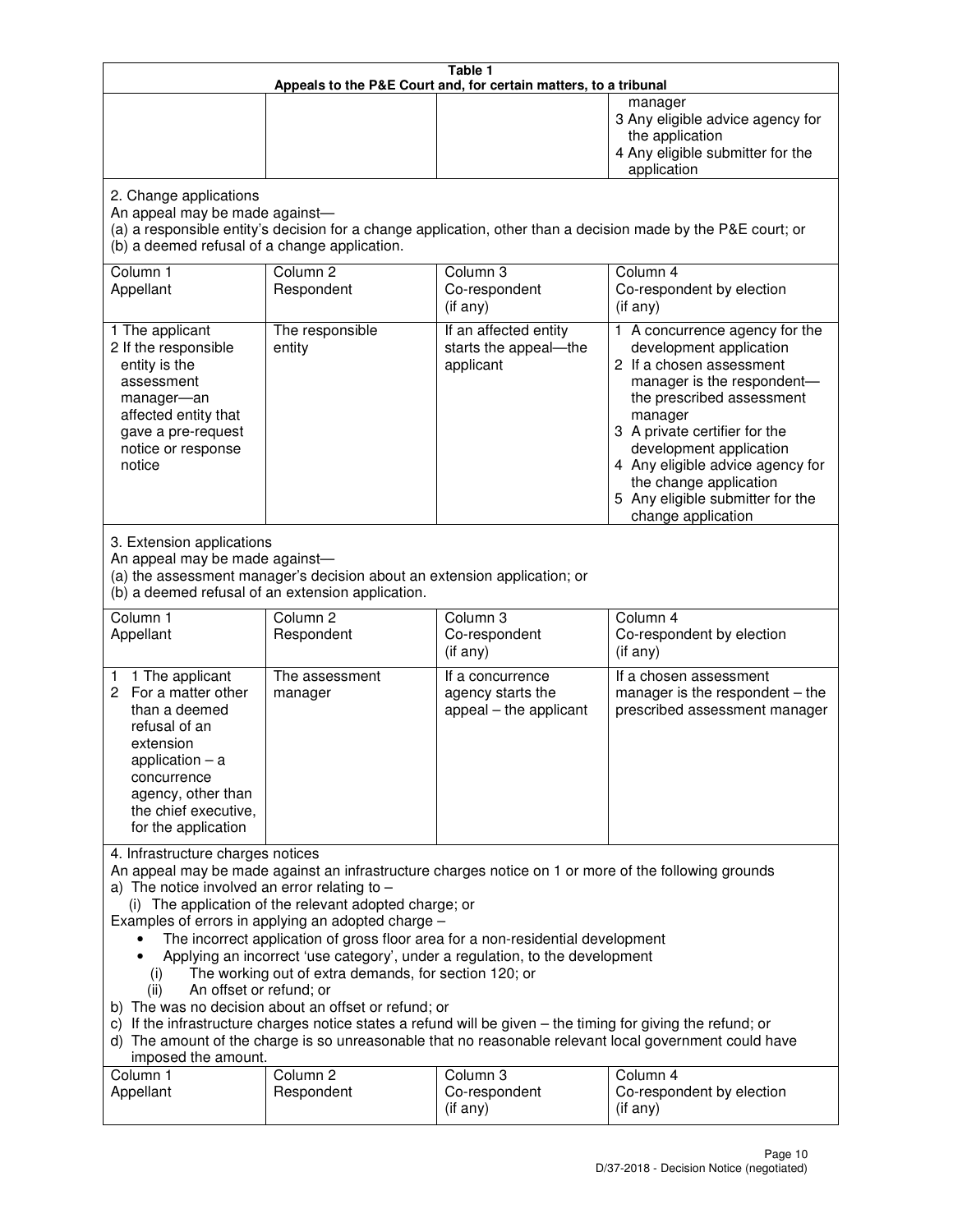| Table 1<br>Appeals to the P&E Court and, for certain matters, to a tribunal                                                                                                                                                                                                                                                                     |                                                                                                                            |                                                                                                                         |                                                                                                                                                                            |  |
|-------------------------------------------------------------------------------------------------------------------------------------------------------------------------------------------------------------------------------------------------------------------------------------------------------------------------------------------------|----------------------------------------------------------------------------------------------------------------------------|-------------------------------------------------------------------------------------------------------------------------|----------------------------------------------------------------------------------------------------------------------------------------------------------------------------|--|
| The person given the<br>Infrastructure charges<br>notice                                                                                                                                                                                                                                                                                        | The local government<br>that gave the<br>infrastructure charges<br>notice                                                  |                                                                                                                         |                                                                                                                                                                            |  |
| 5. Conversion applications<br>An appeal may be made against-<br>(a) the refusal of a conversion application; or                                                                                                                                                                                                                                 | (b) a deemed refusal of a conversion application.                                                                          |                                                                                                                         |                                                                                                                                                                            |  |
| Column 1<br>Appellant                                                                                                                                                                                                                                                                                                                           | Column <sub>2</sub><br>Respondent                                                                                          | Column 3<br>Co-respondent<br>(if any)                                                                                   | Column 4<br>Co-respondent by election<br>(if any)                                                                                                                          |  |
| The applicant                                                                                                                                                                                                                                                                                                                                   | The local government<br>to which the conversion<br>application was made                                                    | $\sim$                                                                                                                  | $\overline{\phantom{a}}$                                                                                                                                                   |  |
| 6. Enforcement notices                                                                                                                                                                                                                                                                                                                          |                                                                                                                            |                                                                                                                         |                                                                                                                                                                            |  |
|                                                                                                                                                                                                                                                                                                                                                 | An appeal may be made against the decision to give an enforcement notice.                                                  |                                                                                                                         |                                                                                                                                                                            |  |
| Column 1<br>Appellant                                                                                                                                                                                                                                                                                                                           | Column <sub>2</sub><br>Respondent                                                                                          | Column 3<br>Co-respondent<br>(if any)                                                                                   | Column 4<br>Co-respondent by election<br>(if any)                                                                                                                          |  |
| The person given the<br>enforcement notice                                                                                                                                                                                                                                                                                                      | The enforcement<br>authority                                                                                               |                                                                                                                         | If the enforcement authority is<br>not the local government for<br>the premises in relation to which<br>the offence is alleged to have<br>happened-the local<br>government |  |
|                                                                                                                                                                                                                                                                                                                                                 |                                                                                                                            | Table 2                                                                                                                 |                                                                                                                                                                            |  |
| Appeals to the P&E Court only<br>1. Appeals from tribunal<br>An appeal may be made against a decision of a tribunal, other than a decision under<br>section 252, on the ground of-<br>(a) an error or mistake in law on the part of the tribunal; or<br>(b) jurisdictional error.                                                               |                                                                                                                            |                                                                                                                         |                                                                                                                                                                            |  |
| Column <sub>1</sub><br>Appellant                                                                                                                                                                                                                                                                                                                | Column 2<br>Respondent                                                                                                     | Column 3<br>Co-respondent<br>$($ if any $)$                                                                             | Column 4<br>Co-respondent by election<br>$($ if any $)$                                                                                                                    |  |
| A party to the<br>proceedings for the<br>decision                                                                                                                                                                                                                                                                                               | The other party to the<br>proceedings for the<br>decision                                                                  | $\blacksquare$                                                                                                          | $\overline{a}$                                                                                                                                                             |  |
| 2. Eligible submitter appeals<br>An appeal may be made against the decision to give a development approval, or an approval for a change<br>application, to the extent that the decision relates to-<br>(a) any part of the development application for the development approval that required impact assessment; or<br>(b) a variation request. |                                                                                                                            |                                                                                                                         |                                                                                                                                                                            |  |
| Column 1<br>Appellant                                                                                                                                                                                                                                                                                                                           | Column <sub>2</sub><br>Respondent                                                                                          | Column 3<br>Co-respondent<br>(if any)                                                                                   | Column 4<br>Co-respondent by election<br>(if any)                                                                                                                          |  |
| 1 For a development<br>application-an<br>eligible submitter for<br>the development<br>application<br>2 For a change<br>application-an<br>eligible submitter for                                                                                                                                                                                 | 1 For a development<br>application-the<br>assessment<br>manager<br>2 For a change<br>application-the<br>responsible entity | 1 The applicant<br>2 If the appeal is about<br>a concurrence<br>agency's referral<br>response-the<br>concurrence agency | Another eligible<br>submitter for the<br>application                                                                                                                       |  |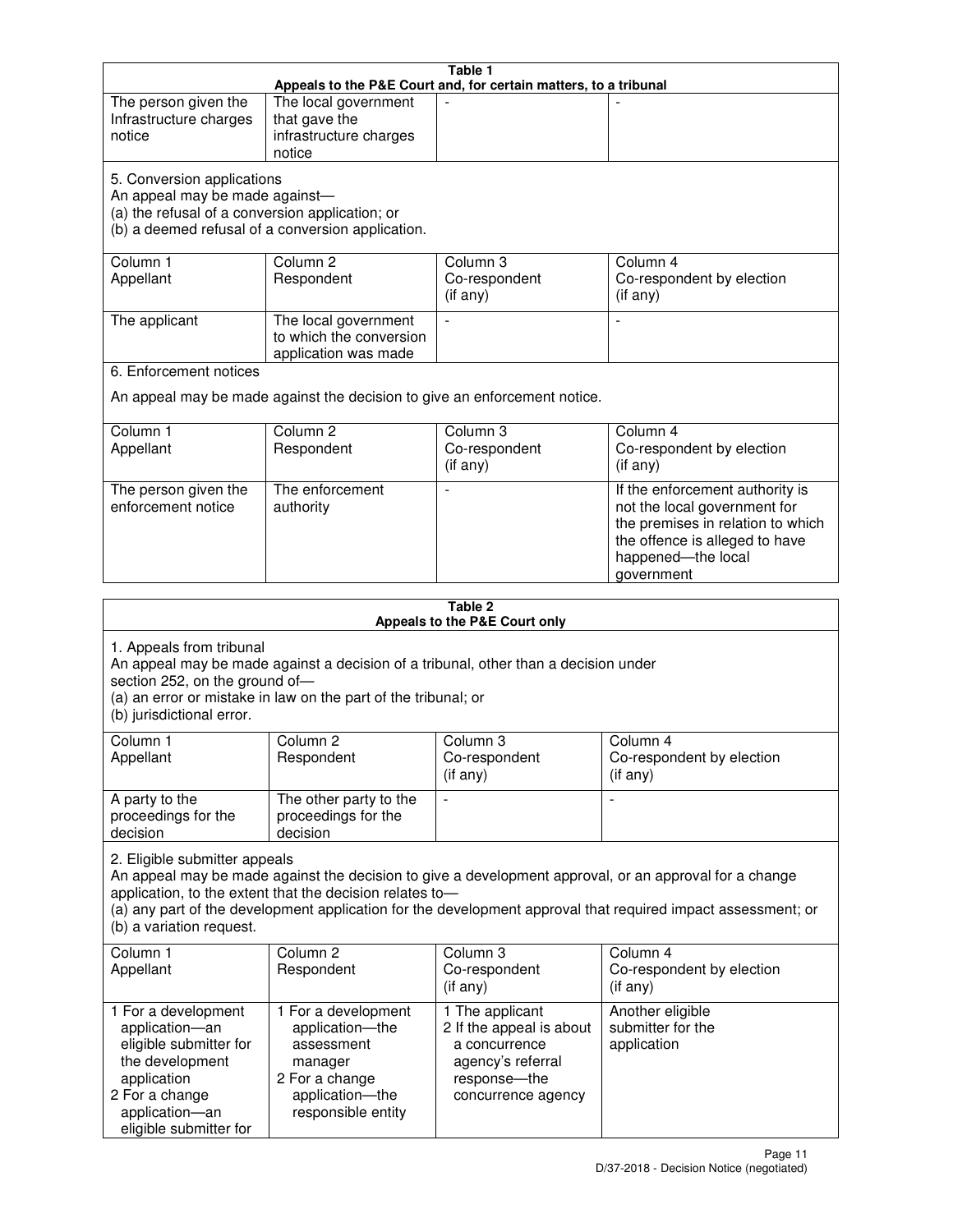| Table 2<br>Appeals to the P&E Court only                                                                                                                                                                                                                                                                                                                                                                           |                                                                                                                            |                                                                                                                         |                                                                                        |  |
|--------------------------------------------------------------------------------------------------------------------------------------------------------------------------------------------------------------------------------------------------------------------------------------------------------------------------------------------------------------------------------------------------------------------|----------------------------------------------------------------------------------------------------------------------------|-------------------------------------------------------------------------------------------------------------------------|----------------------------------------------------------------------------------------|--|
| the change<br>application                                                                                                                                                                                                                                                                                                                                                                                          |                                                                                                                            |                                                                                                                         |                                                                                        |  |
| 3. Eligible submitter and eligible advice agency appeals<br>An appeal may be made against a provision of a development approval, or failure to<br>include a provision in the development approval, to the extent the matter relates to-<br>(a) any part of the development application or the change application, for the development approval, that<br>required impact assessment; or<br>(b) a variation request. |                                                                                                                            |                                                                                                                         |                                                                                        |  |
| Column <sub>1</sub><br>Appellant                                                                                                                                                                                                                                                                                                                                                                                   | Column <sub>2</sub><br>Respondent                                                                                          | Column 3<br>Co-respondent<br>(if any)                                                                                   | Column 4<br>Co-respondent by election<br>(if any)                                      |  |
| 1 For a development<br>application-an<br>eligible submitter for<br>the development<br>application<br>2 For a change<br>application-an<br>eligible submitter for<br>the change<br>application<br>3 An eligible advice<br>agency for the<br>development<br>application or change<br>application                                                                                                                      | 1 For a development<br>application-the<br>assessment<br>manager<br>2 For a change<br>application-the<br>responsible entity | 1 The applicant<br>2 If the appeal is about<br>a concurrence<br>agency's referral<br>response-the<br>concurrence agency | Another eligible submitter for the<br>application                                      |  |
| 4. Compensation claims<br>An appeal may be made against-<br>(a) a decision under section 32 about a compensation claim; or<br>(b) a decision under section 265 about a claim for compensation; or<br>(c) a deemed refusal of a claim under paragraph (a) or (b).                                                                                                                                                   |                                                                                                                            |                                                                                                                         |                                                                                        |  |
| Column <sub>1</sub><br>Appellant                                                                                                                                                                                                                                                                                                                                                                                   | Column <sub>2</sub><br>Respondent                                                                                          | Column 3<br>Co-respondent<br>(if any)                                                                                   | Column 4<br>Co-respondent by election<br>(if any)                                      |  |
| A person dissatisfied<br>with the decision                                                                                                                                                                                                                                                                                                                                                                         | The local<br>government to which<br>the claim was made                                                                     |                                                                                                                         |                                                                                        |  |
| 5. Registered premises<br>An appeal may be made against a decision of the Minister under chapter 7, part 4.                                                                                                                                                                                                                                                                                                        |                                                                                                                            |                                                                                                                         |                                                                                        |  |
| Column <sub>1</sub><br>Appellant                                                                                                                                                                                                                                                                                                                                                                                   | Column <sub>2</sub><br>Respondent                                                                                          | Column 3<br>Co-respondent<br>(if any)                                                                                   | Column 4<br>Co-respondent by election<br>(if any)                                      |  |
| 1 A person given a<br>decision notice about<br>the decision<br>2 If the decision is to<br>register premises or<br>renew the<br>registration of<br>premises-an owner<br>or occupier of<br>premises in the<br>affected area for the<br>registered premises<br>who is dissatisfied<br>with the decision                                                                                                               | The Minister                                                                                                               | $\blacksquare$                                                                                                          | If an owner or occupier starts the<br>appeal – the owner of the<br>registered premises |  |